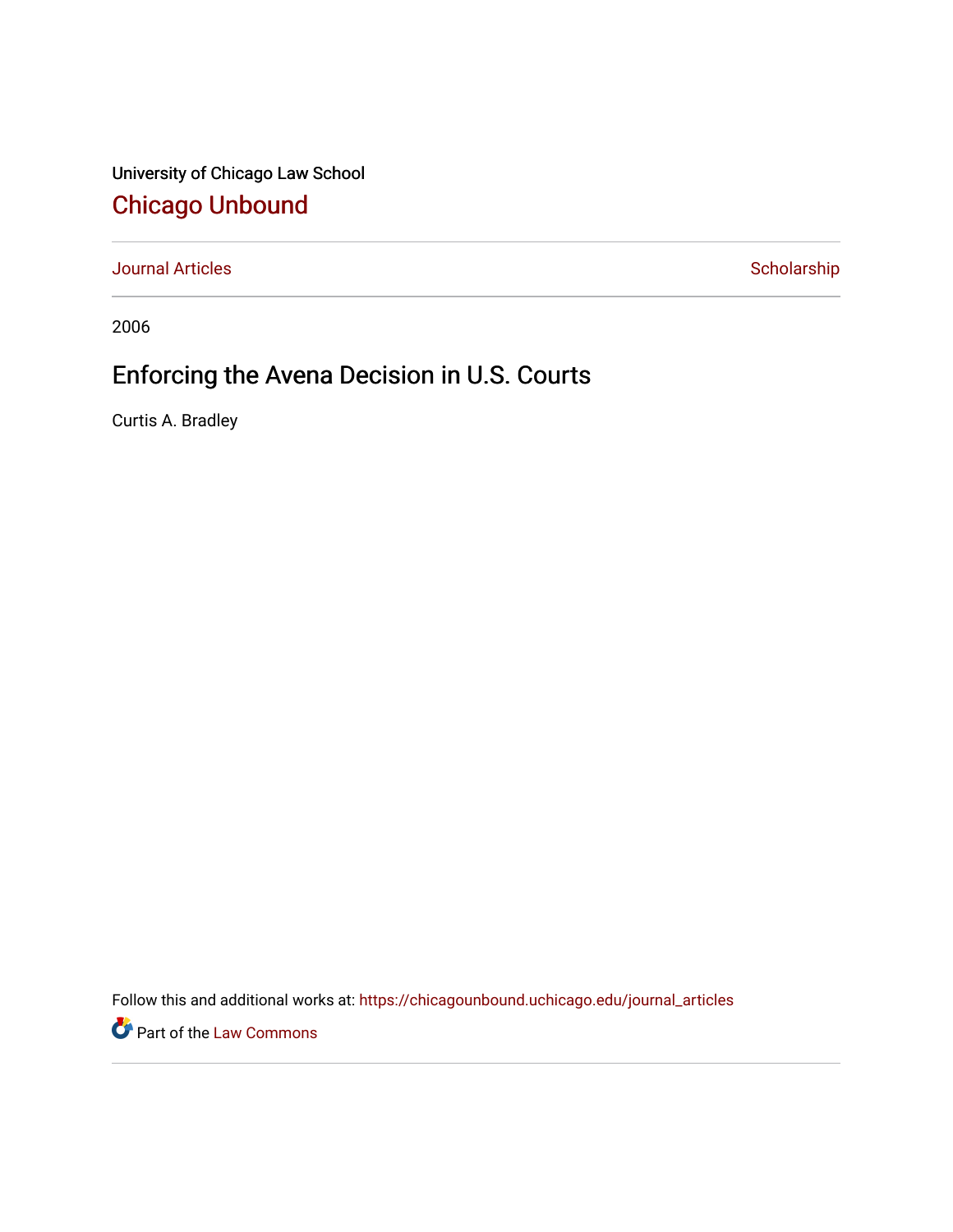## **ENFORCING THE** *AVENA* **DECISION IN U.S. COURTS**

## CURTIS A. BRADLEY\*

The *Avena* decision<sup>1</sup> concerned Article 36 of the Vienna Convention on Consular Relations, a treaty that the United States ratified in 1969.<sup>2</sup> Article 36 provides that a party country that arrests a national from another party country is required to ad‐ vise the national that he can communicate with and seek assis‐ tance from his consulate.<sup>3</sup> An Optional Protocol to this Convention, which the United States also ratified in 1969 but recently withdrew from, provides that the International Court of Justice (ICJ) at The Hague has jurisdiction to hear disputes "arising out of the interpretation or application of the Convention."4

The ICJ has heard several cases involving violations of Article 36 by the United States: the *Breard* case brought by Para‐ guay,<sup>5</sup> the *LaGrand* case brought by Germany,<sup>6</sup> and most recently the *Avena* case brought by Mexico.7 In its *Avena* decision, the ICJ held that Article 36 confers individual rights, that the United States violated those rights with respect to fifty‐one Mexican nationals, and that, as a remedy for these violations, in cases involving severe penalties, the United States was re‐

<u> 1989 - Johann Stein, marwolaethau a bhann an t-Amhain an t-Amhain an t-Amhain an t-Amhain an t-Amhain an t-A</u>

<sup>\*</sup> Richard and Marcy Horvitz Professor of Law, Duke Law School. This paper reflects remarks that I delivered at the 25th Annual Federalist Society Student Symposium at Columbia Law School on February 25, 2006, as part of a panel on "Enforceability of International Tribunals' Decisions in the U.S." The Symposium was held prior to the Supreme Court's decision in Sanchez-Llamas v. Oregon, 126 S. Ct. 2669 (2006).

<sup>1.</sup> Avena and Other Mexican Nationals (Mex. v. U.S.), 2004 I.C.J. 12 (Mar. 31).

<sup>2.</sup> Vienna Convention on Consular Relations art. 36, Apr. 24, 1963, 21 U.S.T. 77, 596 U.N.T.S. 261 [hereinafter Vienna Convention].

<sup>3.</sup> *Id.* at 100–01, 596 U.N.T.S. at 292–94.

<sup>4.</sup> Optional Protocol to the Vienna Convention on Consular Relations Concern‐ ing the Compulsory Settlement of Disputes, Apr. 24, 1963, 21 U.S.T. 324, 596 U.N.T.S. 487 [hereinafter Optional Protocol]. The United States withdrew from the Optional Protocol in 2005. Letter from Condoleezza Rice, U.S. Secretary of State, to Kofi Annan, U.N. Secretary‐General (Mar. 7, 2005), http://untreaty.un.org/Eng‐ lish/CNs/2005/101\_200/186E.doc.

<sup>5.</sup> Vienna Convention on Consular Relations (Para. v. U.S.), 1998 I.C.J. 248 (Apr. 9).

<sup>6.</sup> LaGrand (F.R.G. v. U.S.), 2001 I.C.J. 466 (June 27).

<sup>7.</sup> Avena and Other Mexican Nationals (Mex. v. U.S.), 2004 I.C.J. 12 (Mar. 31).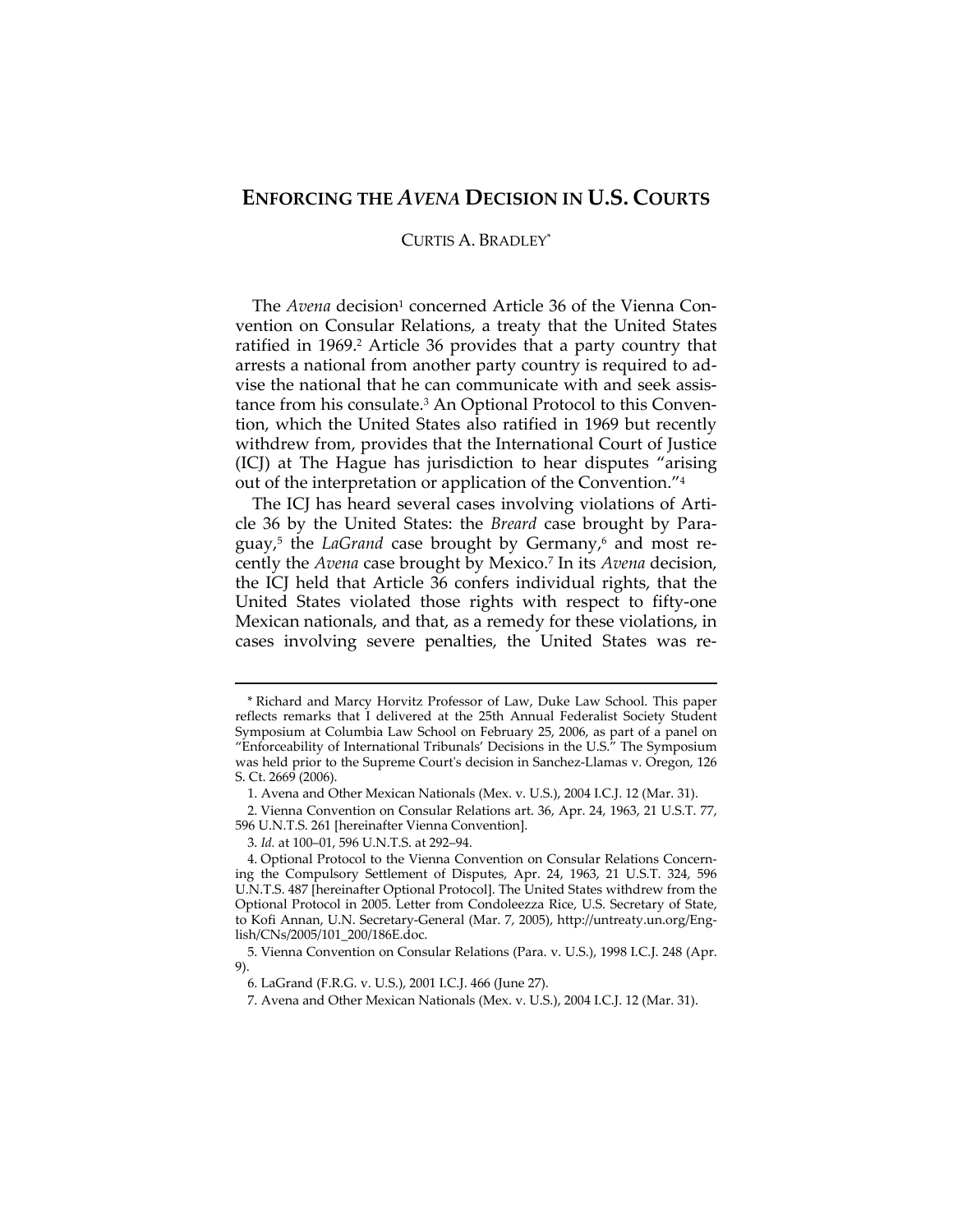quired to provide the Mexican nationals with review and re‐ consideration of their convictions and sentences, notwithstand‐ ing any rules of procedural default that might otherwise bar such review and reconsideration.<sup>8</sup> The domestic effect of this decision is currently being litigated, both in cases involving the Mexican nationals directly discussed in the *Avena* decision, and in cases involving foreign nationals not directly covered by the decision but with respect to whom the Vienna Convention was violated.9

This Article makes three points: First, even though the *Avena* decision is binding on the United States internationally, the United States legal system should not give direct effect to the decision. Second, the general concept of "comity" does not provide a basis for automatically accepting the ICJ's treaty in‐ terpretation in *Avena*. Third, it may nevertheless be appropriate for United States courts to give some deference to the ICJ's treaty interpretation to the extent that the treaty is ambiguous and the ICJ's interpretation is reasonable. I will then describe what I believe the implications of these three points are for current litigation in the United States concerning violations of the Vienna Convention.

My first argument is that the United States legal system should not give direct effect to the ICJ's decision in *Avena*—or, indeed, to any ICJ decision. That an international tribunal's de‐ cision is binding on the United States does not reveal anything about the domestic legal status of the decision. Both the United States and the international community have consistently re‐ garded international obligations and domestic implementation as separate questions. The ICJ itself has stated in its Vienna Convention decisions, including *Avena*, that the United States could implement the decisions "by means of its own choosing."10

Those who advocate giving the *Avena* decision direct effect would allow the decision to override otherwise applicable state law and state judicial decisions.<sup>11</sup> In other words, the advocates

<u> 1989 - Johann Stein, marwolaethau a bhann an t-Amhain an t-Amhain an t-Amhain an t-Amhain an t-Amhain an t-A</u>

<sup>8.</sup> *Avena*, 2004 I.C.J. at 64–67.

<sup>9.</sup> *See* Sanchez‐Llamas v. Oregon, 126 S. Ct. 2669 (2006); *see also Ex Parte* Medel‐ lin, No. AP‐75207, 2006 WL 3302639 (Tex. Crim. App. Nov. 15, 2006).

<sup>10.</sup> *Avena*, 2004 I.C.J. at 60–63; *LaGrand*, 2001 I.C.J. at 516.

<sup>11.</sup> *See, e.g.*, Linda E. Carter, *Lessons from* Avena*: The Inadequacy of Clemency and Judicial Proceedings for Violations of the Vienna Convention on Consular Relations*, 15 DUKE J. COMP. & INT'L. L. 259 (2005) (discussing, in general, how the United States should implement the *Avena* decision).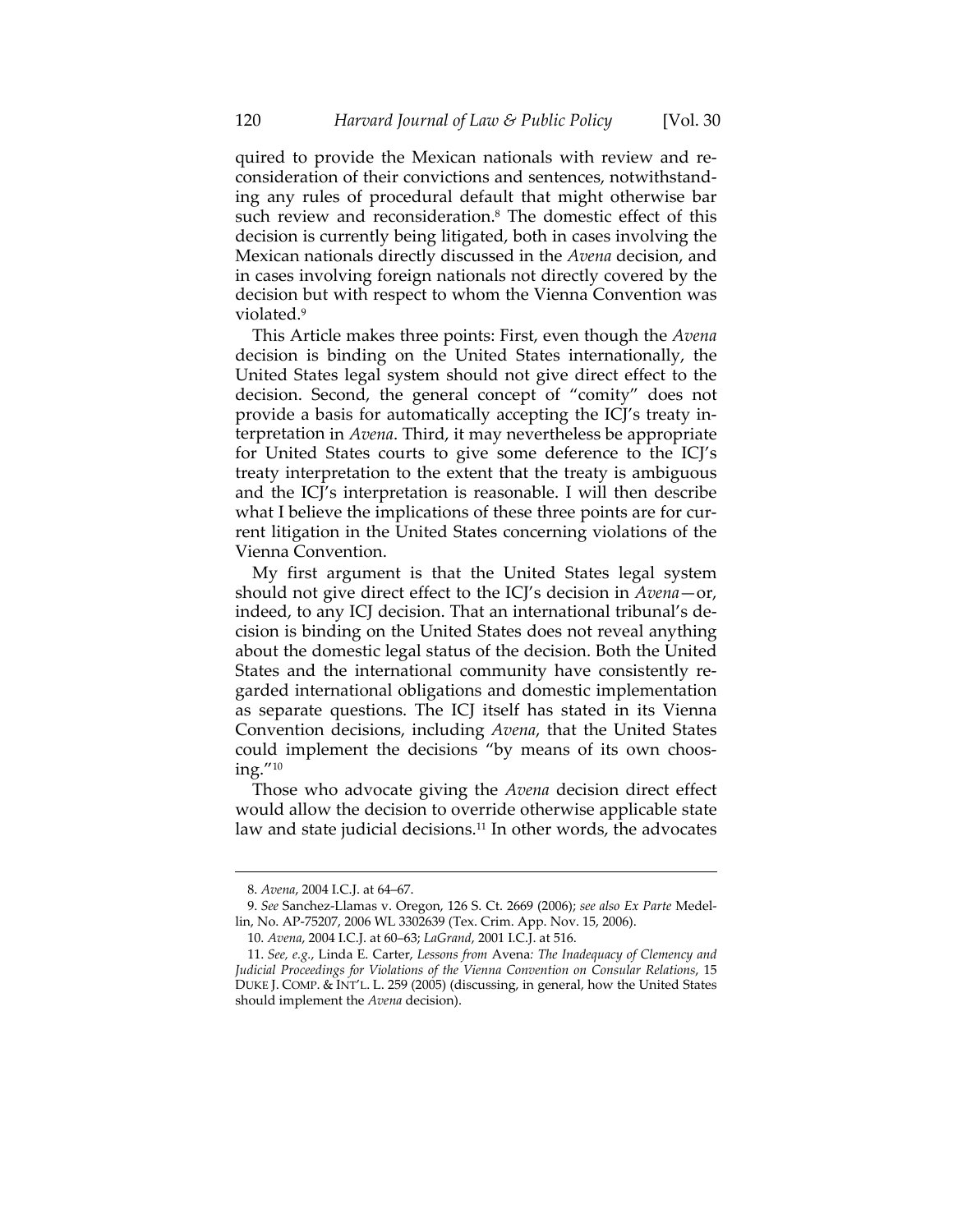are arguing that the decision should be given the status in the United States of preemptive federal law.12 The Supremacy Clause of the U.S. Constitution, however, states that there are only three types of supreme federal law: federal statutes, trea‐ ties, and the Constitution itself.13 Thus international judicial decisions are not themselves supreme federal law under our Constitution.

There is nothing in the United States treaty relationship with the ICJ that suggests that ICJ decisions will have direct domes‐ tic legal effect. Article 59 of the ICJ Statute provides that "[t]he decision of the Court has no binding force except between the parties and in respect of that particular case."14 In addition, the United Nations Charter simply provides that nations "under‐ tak[e] to comply" with decisions of the ICJ to which they are a party, with no suggestion of any automatic judicial enforceability.<sup>15</sup> Furthermore, the only mechanism for enforcing ICJ decisions that the Charter provides is enforcement through the United Nations Security Council.16

If the United States legal system were to give direct effect to the *Avena* decision, this action would raise several constitutional concerns. First, ICJ judges are not subject to the ap‐ pointment and life tenure provisions set forth for the federal judiciary in Article III of the Constitution, making it problem‐ atic to vest ICJ judges with the authority to displace United States laws and decisions directly.17 In addition, because the *Avena* decision would override state criminal laws and proce‐ dures—matters that the Supreme Court has said are an important part of state sovereignty18—such direct effectuation would

14. Statute of the International Court of Justice art. 59, June 26, 1945, 59 Stat. 1055, 1062, T.S. No. 993 [hereinafter Statute].

16. *Id.* at para. 2.

18. *See*, *e.g.*, Coleman v. Thompson, 501 U.S. 722, 729 (1991) (holding that an adequate state procedural ground can bar federal review of a constitutional claim).

 12. *See*, *e.g.*, *id.* at 276–77 (discussing different approaches that the United States legal system could take to implement the *Avena* decision).

<sup>13.</sup> U.S. CONST. art VI, cl. 2 ("This Constitution, and the Laws of the United States which shall be made in Pursuance thereof; and all Treaties made, or which shall be made, under the Authority of the United States, shall be the supreme Law of the Land; and the Judges in every State shall be bound thereby, any Thing in the Constitution or Laws of any State to the Contrary notwithstanding.").

<sup>15.</sup> U.N. Charter art. 94, para. 1.

<sup>17.</sup> *Compare* U.S. CONST. art. III, § 1 (providing that federal judges shall hold their offices "during good Behaviour"), *with* Statute, *supra* note 14, at art. 3 and art. 4 (providing that the ICJ be comprised of fifteen judges who are elected by the U.N. General Assembly and Security Council).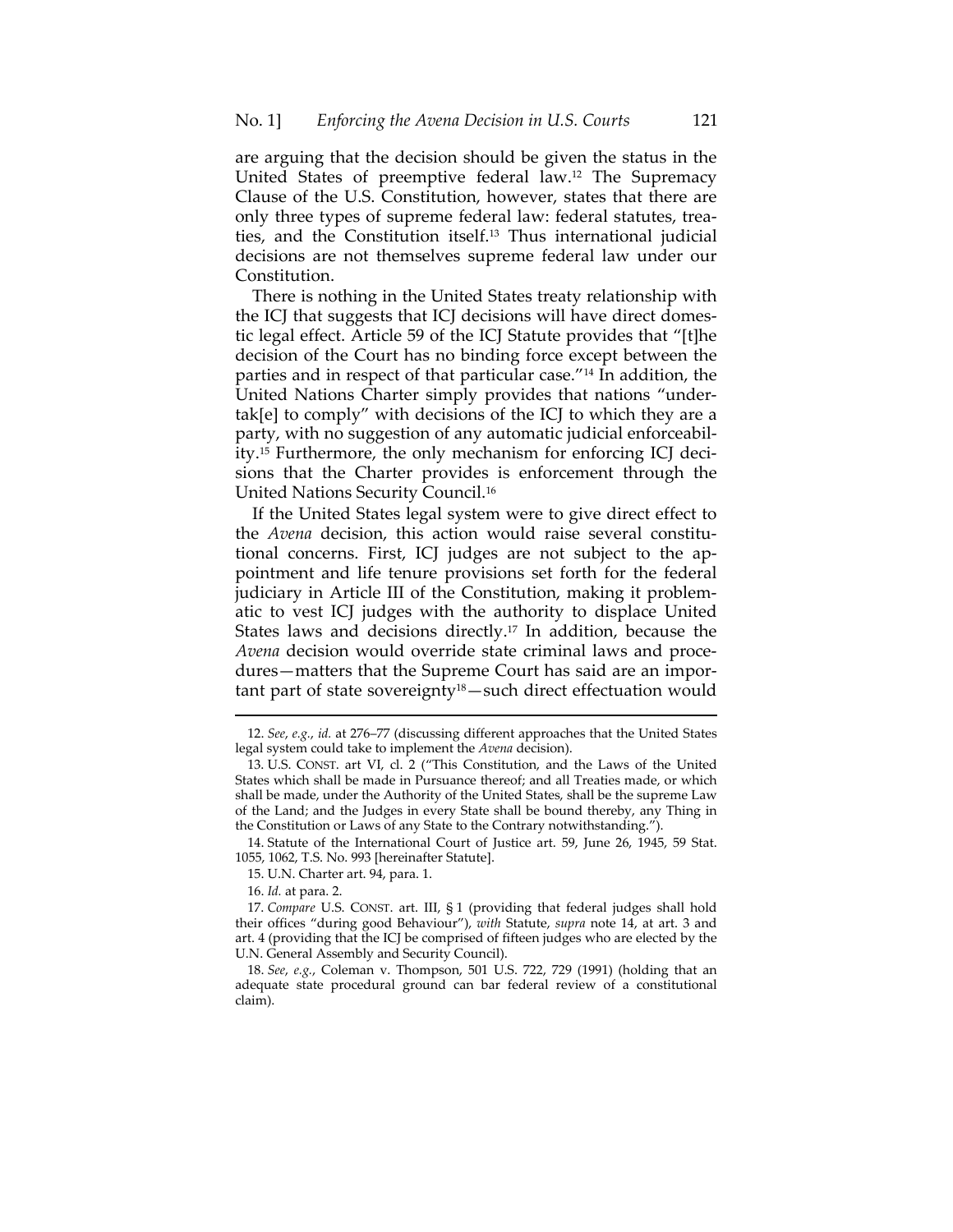raise federalism concerns. Giving direct judicial effect to an in‐ ternational decision such as *Avena* would also undermine the flexibility of the political branches in deciding whether and how to comply with a particular ruling. Moreover, treating cases such as *Avena* as domestic precedent could make the political branches less willing to consent to international adjudica‐ tion in the future.

My second argument is that the concept of "comity" does not warrant automatic acceptance by United States courts of the ICJ's reasoning in *Avena*. United States courts often provide some "comity," or respect to foreign decisions, and therefore recognize and enforce them.19 A French contract judgment, for example, may well be enforced in a federal court.<sup>20</sup> Even though courts in the United States often provide comity to for‐ eign legal decisions, there are a number of differences between giving deference in that context and giving precedential effect to an ICJ decision. The notion of comity stems from respect for equivalent sovereign states and thus does not necessarily apply to a state's relationship with an international institution.21 More importantly, when United States courts enforce foreign judgments as a matter of comity, they do so only for the actual parties to the judgment.22 The only parties to the *Avena* decision, however, were the United States and Mexico, not the individuals seeking to have that decision given direct effect. Relatedly, when enforcing foreign judgments, United States courts do not treat the foreign decisions as binding precedent in other cases in the way advocated for the *Avena* decision.

Furthermore, existing United States laws, policies, and precedents always condition comity. Those who seek to have courts in the United States apply the *Avena* decision are seeking to override these laws, policies, and precedents concerning, for

<sup>19.</sup> *See*, *e.g.*, Pilkington Bros. P.L.C. v. AFG Indus., Inc., 581 F. Supp. 1039, 1043 (D. Del. 1984) ("[A]n American court will under principles of international comity recognize a judgment of a foreign nation if it is convinced that the parties in the foreign court received fair treatment . . . .").

<sup>20.</sup> *See*, *e.g.*, Hilton v. Guyot, 159 U.S. 113 (1895) (requiring that a lower court en‐ force a French decision because of principles of comity).

<sup>21.</sup> 18B CHARLES ALAN WRIGHT, ARTHUR R. MILLER & EDWARD H. COOPER, FEDERAL PRACTICE AND PROCEDURE § 4473 n.9 (2d ed. 2002).

<sup>22</sup>*. See* RESTATEMENT (SECOND) OF CONFLICT OF LAW § 98 (1971) ("A valid judgment rendered in a foreign nation after a fair trial in a contested proceeding will be recognized in the United States so far as the immediate parties and the underlying cause of action are concerned.").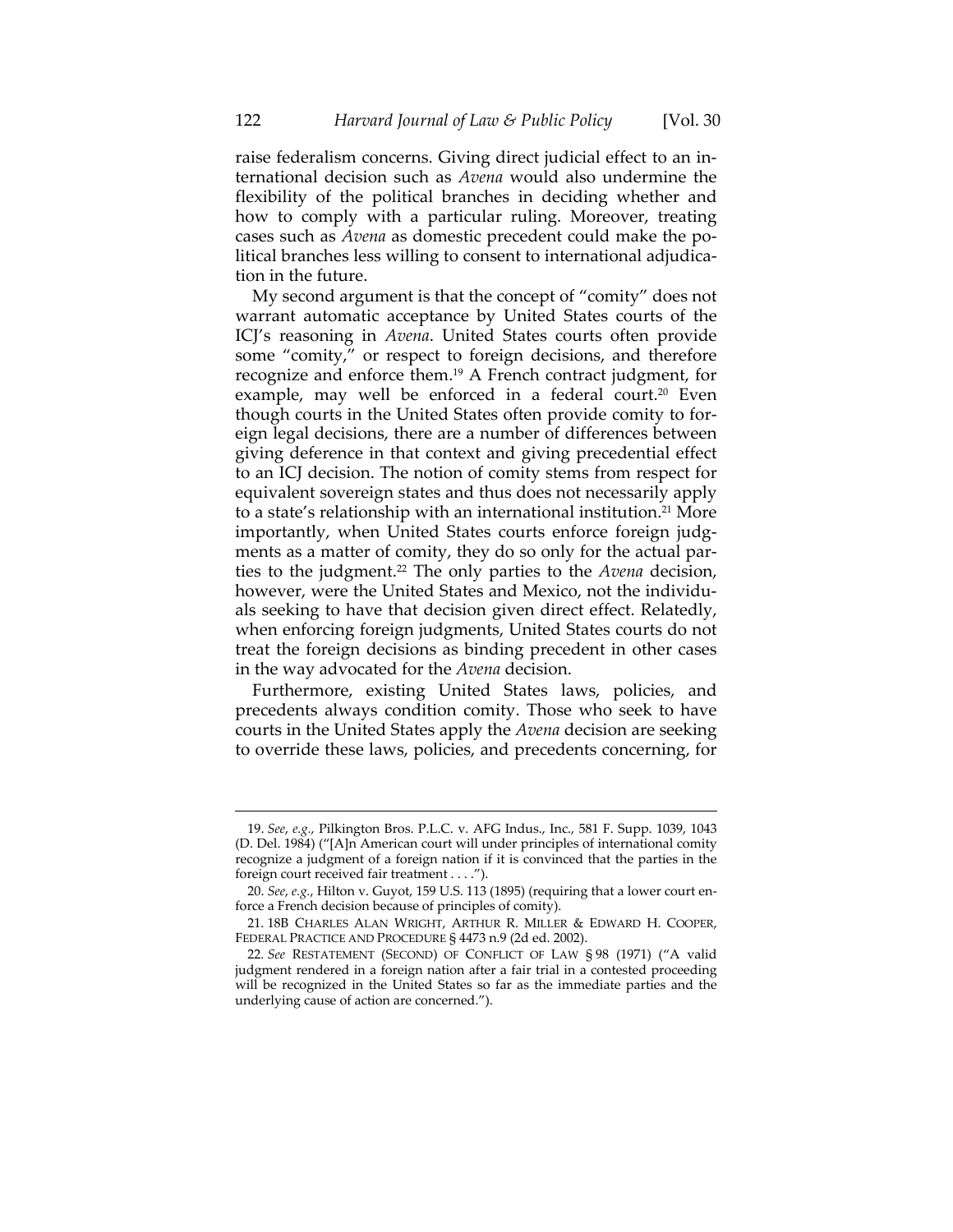example, the procedural default doctrine.<sup>23</sup> The argument for comity also is weaker because the United States has withdrawn from the Optional Protocol giving the ICJ jurisdiction over these types of disputes.24 The United States' withdrawal from the Protocol creates less of an ongoing relationship with the ICJ.

Nevertheless, it may be appropriate for United States courts to give some deference to the ICJ's interpretation of the Vienna Convention when the United States is a party to an ICJ case. Other things being equal, it is desirable to have a common un‐ derstanding of the meaning of a treaty, and when the United States has consented to adjudication in an ongoing tribunal like the ICJ, it arguably has delegated some interpretive authority to the tribunal. The Supreme Court in *Breard v. Greene* noted that it should give "respectful consideration to the interpreta‐ tion of an international treaty rendered by an international court with jurisdiction to interpret such."25

A possible analogy here is to *Chevron* deference in adminis‐ trative law, pursuant to which courts defer to certain statutory interpretations by administrative agencies.26 Some might argue that *Chevron* deference for ICJ decisions is too strong, given that administrative agencies are subject to more procedural and in‐ stitutional restraints under United States law than is the ICJ. In addition, the statement from *Breard* sounds weaker than *Chev‐ ron* deference.<sup>27</sup> In any event, even strong *Chevron* deference is appropriate only when the underlying law is unclear and the decision is reasonable.

Applying these points to the ICJ's decision in *Avena* leads to the following conclusions. First, the decision itself is not di‐ rectly enforceable in U.S. courts: *Avena* does not operate like a Supreme Court decision. Second, U.S. courts are not obligated as a matter of comity to accept the ICJ's reasoning in that deci-

<sup>&</sup>lt;u> 1989 - Johann Stein, marwolaethau a bhann an t-Amhain an t-Amhain an t-Amhain an t-Amhain an t-Amhain an t-A</u> 23. *See*, *e.g.*, Wainwright v. Sykes, 433 U.S. 72 (1977) (discussing the procedural default rule in relation to the admissibility of inculpatory statements).

<sup>24.</sup> Letter from Condoleezza Rice, U.S. Secretary of State, to Kofi Annan, U.N. Secretary‐General, *supra* note 4.

<sup>25.</sup> 523 U.S. 371, 375 (1998) (per curiam).

<sup>26.</sup> Chevron U.S.A., Inc. v. Natural Res. Def. Council, Inc., 467 U.S. 837 (1984); *see also* Curtis A. Bradley, *Chevron Deference and Foreign Affairs*, 86 VA. L. REV. 649 (2000).

<sup>27.</sup> *Compare Breard*, 523 U.S. at 375 (suggesting that the Court provide "respect‐ ful consideration" to treaty interpretation by an international court), *with Chevron*, 467 U.S. 837 (directing U.S. courts to defer to certain statutory interpretations by U.S. administrative agencies).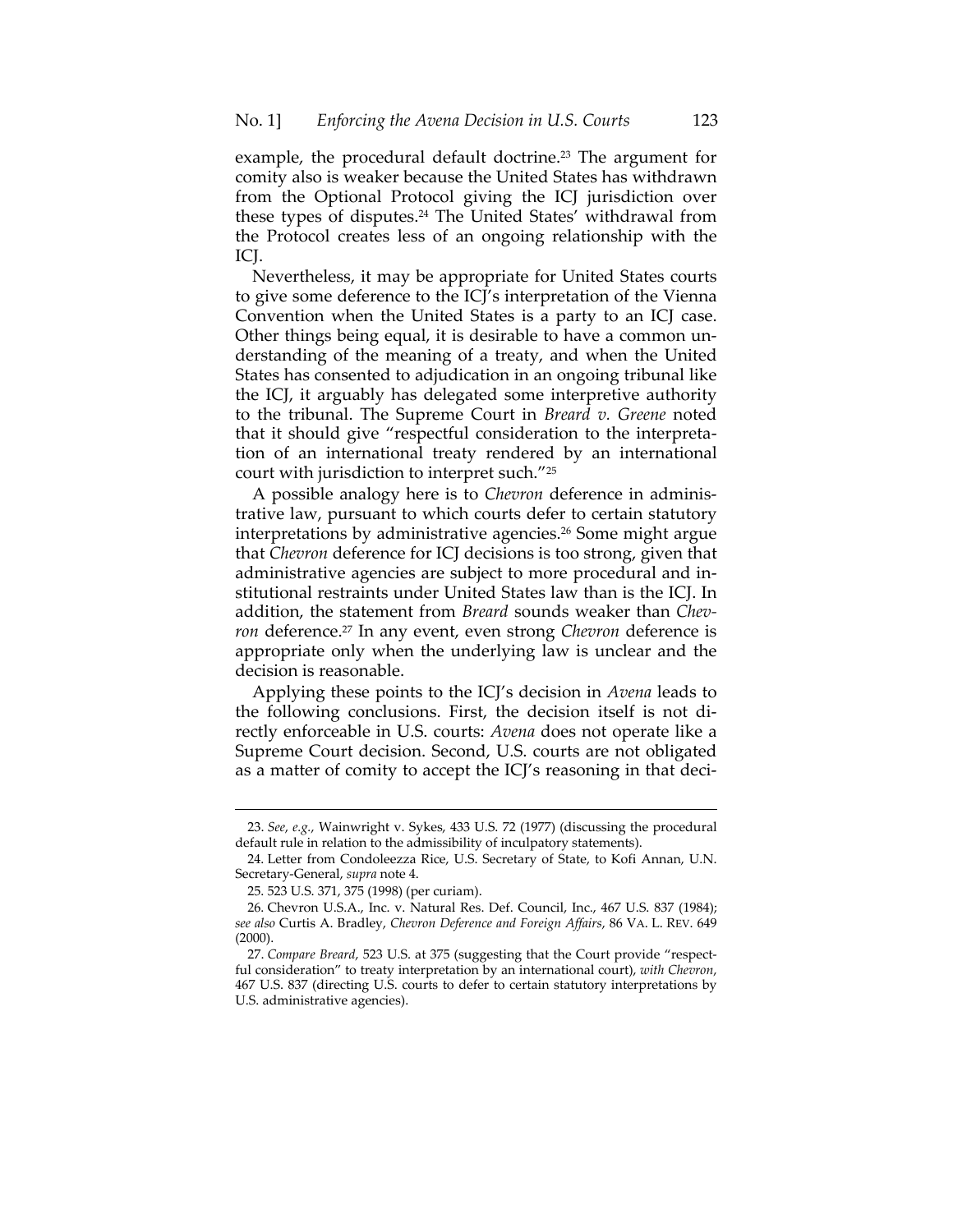sion. Third, it may nevertheless be appropriate to provide some deference to the ICJ's interpretation of Article 36 of the Vienna Convention, to the extent that the treaty is ambiguous and the ICJ's interpretation is reasonable. Fourth, applying this stan‐ dard might entail accepting the ICJ's conclusion that Article 36 confers not only state rights but also individual rights: Article 36 does, after all, refer several times to the arrested national's "rights."28 The Supreme Court in *Breard* stated that Article 36 "arguably confers on an individual the right to consular assis‐ tance following arrest," so the Court seemed to recognize that this could be a reasonable interpretation.<sup>29</sup> Moreover, the executive branch has not denied that the Vienna Convention is self‐executing in the sense that it has some domestic effect without the need for implementing legislation.<sup>30</sup>

Finally, however, the ICJ's reasoning that the United States cannot apply neutral rules of procedural default to bar claims based on Article 36 is *not* a reasonable construction of the treaty and should not be accepted. Article 36 itself recognizes that the rights in the Convention "shall be exercised in conformity with the laws and regulations of the receiving State."31 Moreover, the Supreme Court in *Breard* noted that there is a strong pre‐ sumption that the procedural rules of the forum state govern the implementation of a treaty in that state.32

Rules of procedural default, which require both the timely raising of claims and exhaustion of remedies, are fundamental rules of criminal procedure in the United States.<sup>33</sup> Indeed, these rules can bar consideration of even the most basic consti‐ tutional claims, and thus it is very strange to say that these rules are not applicable to a treaty claim. Under the ICJ's reasoning, however, even if a lawyer strategically avoided raising a Vienna Convention violation in order to save it for later to see how the trial and sentencing went, his client would be enti-

<u> 1989 - Johann Stein, marwolaethau a bhann an t-Amhain an t-Amhain an t-Amhain an t-Amhain an t-Amhain an t-A</u>

<sup>28.</sup> Vienna Convention, *supra* note 2, at art. 36.

<sup>29.</sup> *Breard*, 523 U.S. at 376.

<sup>30.</sup> *See*, *e.g.*, Valerie Epps, *Violations of the Vienna Convention on Consular Rela‐ tions: Time for Remedies*, 11 WILLAMETTE J. INT'L L. & DISP. RESOL. 1, 7–8 (2004) (citing S. EXEC. REP. NO. 91‐9, app. at 2, 5 (1969)) (executive branch memorandum regarding the implementation of the Vienna Convention that provided that the treaty was entirely self‐executing and did not require any implementing legisla‐ tion)).

<sup>31.</sup> Vienna Convention, *supra* note 2, at art. 36.

<sup>32.</sup> *Breard*, 523 U.S. at 375.

<sup>33.</sup> *See* Rose v. Lundy, 455 U.S. 509 (1982); Engle v. Isaac, 456 U.S. 107 (1982); Wainwright v. Sykes, 433 U.S. 72 (1977).